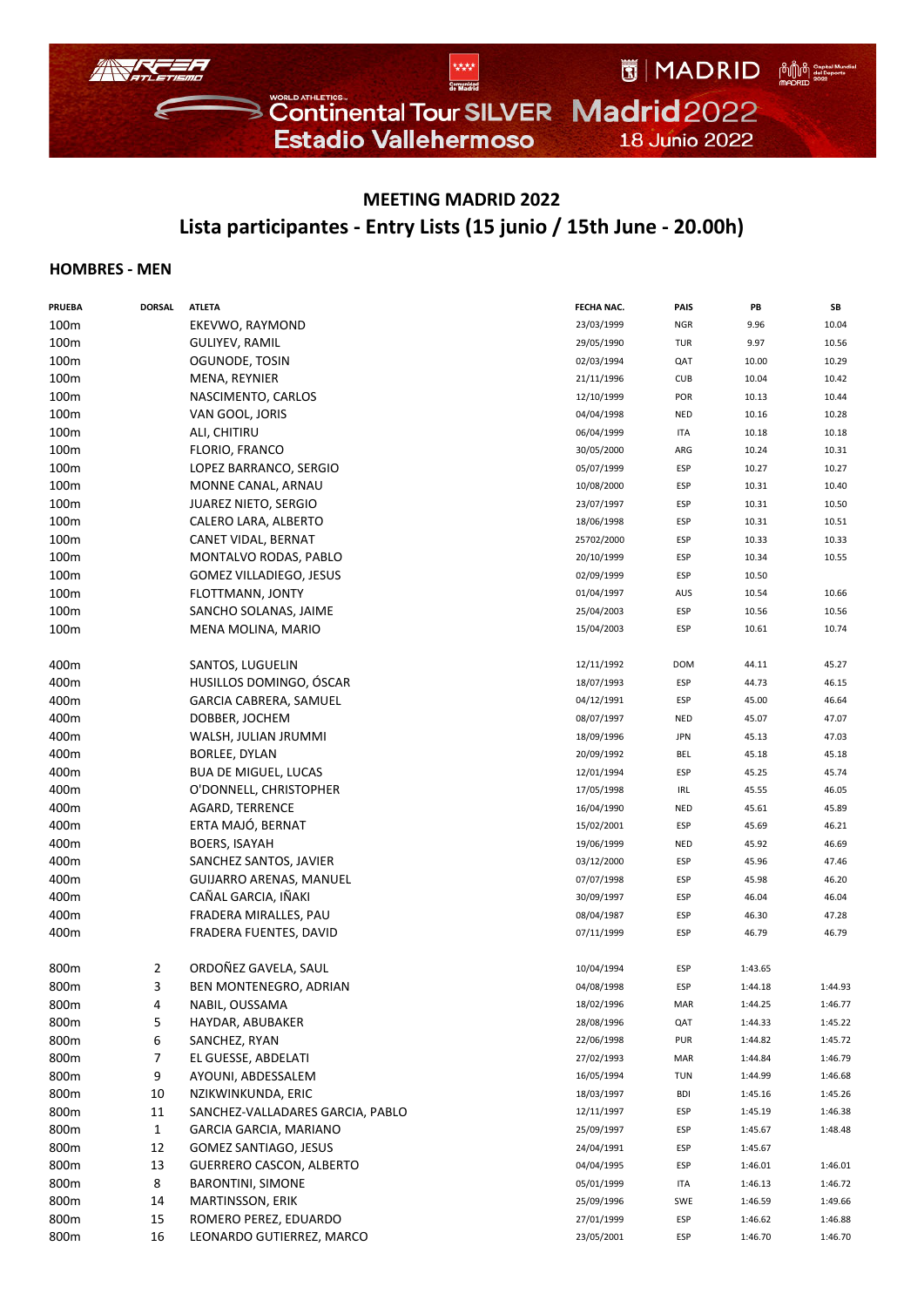| 800m       | 21 | MARTINEZ MORENO, SAUL                             | 12/02/1991 | ESP        | 1:46.80 | 1:50.65 |
|------------|----|---------------------------------------------------|------------|------------|---------|---------|
| 800m       | 17 | TORRE MORENO, JORGE DAVID                         | 11/02/1998 | <b>ESP</b> | 1:46.81 | 1:46.81 |
| 800m       | 22 | MOYA BETRIU, POL                                  | 09/12/1996 | ESP        | 1:46.96 | 1:48.17 |
| 800m       | 20 | BARROSO BRAVO, DAVID                              | 21/08/2001 | ESP        | 1:48.47 | 1:48.27 |
| 800m       | 18 | MATIENZO RODRIGUEZ, ALEJANDRO JOSE (PACER Heat B) | 25/04/1991 | <b>ESP</b> | 1:51.04 | 1:52.79 |
| 800m       | 19 | ROJO GIL, GUILLERMO (PACER Heat A)                | 11/01/1992 | ESP        |         |         |
| 110mh      |    | ALKANA, ANTONIO                                   | 12/04/1990 | <b>RSA</b> | 13.11   | 13.48   |
| 110mh      |    | OBASUYI, MICHAEL                                  | 12/08/1999 | <b>BEL</b> | 13.32   | 13.63   |
| 110mh      |    | IRIBARNE, ROGER VALENTIN                          | 02/01/1996 | <b>CUB</b> | 13.39   | 13.66   |
| 110mh      |    | LLOPIS DOMENECH, ENRIQUE                          | 15/10/2000 | ESP        | 13.41   | 13.75   |
| 110mh      |    | FOFANA, HASSANE                                   | 28/04/1992 | <b>ITA</b> | 13.42   | 13.61   |
| 110mh      |    | CISNEROS ALBA, DANIEL                             | 02/06/1996 | <b>ESP</b> | 13.53   | 13.53   |
| 110mh      |    | SANCHEZ MORTE, KEVIN                              | 27/03/1999 | ESP        | 13.59   | 13.59   |
| 110mh      |    | HERRERA, MARCOS                                   | 30/06/1999 | ECU        | 13.70   | 13.70   |
| High Jump  |    | PROTSENKO, ANDRIY                                 | 20/05/1988 | <b>UKR</b> | 2.40    | 2.24    |
| High Jump  |    | STARC, BRANDON                                    | 24/11/1993 | AUS        | 2.36    | 2.24    |
| High Jump  |    | PRZYBYLKO, MATEUSZ                                | 09/03/1992 | GER        | 2.35    | 2.26    |
| High Jump  |    | DELRYD, FABIAN                                    | 15/10/1996 | SWE        | 2.33    | 2.21    |
| High Jump  |    | FASSINOTTI, MARCO                                 | 29/04/1989 | <b>ITA</b> | 2.33    | 2.25    |
| High Jump  |    | SHINNO, TOMOHIRO                                  | 17/08/1996 | <b>JPN</b> | 2.31    | 2.30    |
| High Jump  |    | CASTRO, LUIS JOEL                                 | 28/01/1991 | PUR        | 2.29    | 2.20    |
| High Jump  |    | <b>BAIKSTYS, JUOZAS</b>                           | 18/03/1998 | LTU        | 2.27    | 2.18    |
| High Jump  |    | ROJAS LOMBARDO, CARLOS                            | 10/04/1995 | ESP        | 2.26    | 2.15    |
| High Jump  |    | DOROSHCHUK, OLEH                                  | 04/07/2001 | <b>UKR</b> | 2.24    | 2.24    |
| High Jump  |    | SASTRE ARNAU, ALEXIS                              | 03/12/1993 | ESP        | 2.20    | 2.10    |
| Pole Vault |    | KOPPELAAR, RUTGER                                 | 01/05/1993 | <b>NED</b> | 5.80    | 5.70    |
| Pole Vault |    | CHIARAVIGLIO, GERMAN                              | 16/07/1987 | ARG        | 5.75    | 5.41    |
| Pole Vault |    | YAMAMOTO, SEITO                                   | 11/03/1992 | <b>JPN</b> | 5.75    | 5.70    |
| Pole Vault |    | SALAS PLANAS, DIDAC                               | 19/05/1993 | <b>ESP</b> | 5.61    | 5.40    |
| Pole Vault |    | MANDUSIC, MAX                                     | 12/06/1998 | <b>ITA</b> | 5.61    | 5.61    |
| Pole Vault |    | LEYVA DONAYRE, ISIDRO                             | 25/04/1999 | ESP        | 5.52    | 5.40    |
| Pole Vault |    | PI PORTET, ALEIX                                  | 27/01/1996 | <b>ESP</b> | 5.46    | 5.46    |
| Pole Vault |    | <b>GRACIA GASULLA, ALEX</b>                       | 20/12/2000 | ESP        | 5.45    | 5.20    |
| Javelin    |    | CAKSS, GATIS                                      | 13/06/1995 | LAT        | 87.57   | 83.66   |
| Javelin    |    | RAMOS, LEANDRO                                    | 21/09/2000 | POR        | 84.78   | 84.78   |
| Javelin    |    | QUIJERA POZA, MANU                                | 13/01/1998 | ESP        | 83.28   | 83.28   |
| Javelin    |    | QUIJERA POZA, NICOLAS                             | 24/06/1996 | <b>ESP</b> | 80.21   | 69.14   |
| Javelin    |    | SMIT, WALDO                                       | 01/01/1999 | <b>RSA</b> | 79.74   | 79.74   |
| Javelin    |    | <b>IGLESIAS GONZALEZ, RODRIGO</b>                 | 19/04/1997 | <b>ESP</b> | 74.97   | 68.78   |

## **MUJERES ‐ WOMEN**

| 200 <sub>m</sub> |    | BAZOLO, LORÈNE DORCAS              | 04/05/1983 | <b>POR</b> | 22.64   | 23.42   |
|------------------|----|------------------------------------|------------|------------|---------|---------|
| 200 <sub>m</sub> |    | KARSTOFT, IDA                      | 29/10/1995 | <b>DEN</b> | 22.76   | 22.76   |
| 200 <sub>m</sub> |    | VAN HUNENSTIJN, MARIJE             | 02/03/1995 | <b>NED</b> | 22.89   | 23.26   |
| 200m             |    | SIRAGUSA, IRENE                    | 23/06/1993 | ITA        | 22.96   | 23.26   |
| 200 <sub>m</sub> |    | <b>VERVAET, IMKE</b>               | 11/04/1993 | BEL        | 23.05   | 23.27   |
| 200 <sub>m</sub> |    | SEVILLA LOPEZ-VIEJA, PAULA         | 28/06/1997 | ESP        | 23.07   | 23.07   |
| 200 <sub>m</sub> |    | CARRILLO AMAYUELAS, LUCIA          | 04/01/2002 | <b>ESP</b> | 23.09   | 23.09   |
| 200 <sub>m</sub> |    | BESTUE FERRERA, JAËL SAKURA        | 24/09/2000 | <b>ESP</b> | 23.19   | 24.77   |
|                  |    |                                    |            |            |         |         |
| 1.500m           | 30 | HALL, LINDEN                       | 20/06/1991 | AUS        | 3:59.01 | 4:03.29 |
| 1.500m           | 31 | PEREZ MIGUEL, MARTA                | 19/04/1993 | ESP        | 4:00.12 | 4:07.93 |
| 1.500m           | 32 | HAYLOM, BIRKE                      | 06/01/2006 | <b>ETH</b> | 4:02.25 | 4:02.25 |
| 1.500m           | 33 | <b>GUERRERO PUIGDEVALL, ESTHER</b> | 07/02/1990 | ESP        | 4:02.41 |         |
| 1.500m           | 34 | MEZULIANIKOVA, DIANA               | 10/04/1992 | <b>CZE</b> | 4:03.70 | 4:10.32 |
| 1.500m           | 35 | TESFAY, WEZAM                      | 03/01/2005 | <b>ETH</b> | 4:04.12 | 4:04.12 |
| 1.500m           | 36 | TROST, KATHARINA                   | 28/06/1995 | GER        | 4:04.29 | 4:04.29 |
| 1.500m           | 37 | MEHARI, HIWOT                      | 27/08/2002 | <b>ETH</b> | 4:04.86 | 4:04.86 |
| 1.500m           | 42 | <b>BAKER, ELLIE</b>                | 03/06/1998 | <b>GBR</b> | 4:06.54 | 4:07.35 |
| 1.500m           | 38 | GARCIA ALONSO, MARTA               | 01/01/1998 | ESP        | 4:08.43 | 4:10.99 |